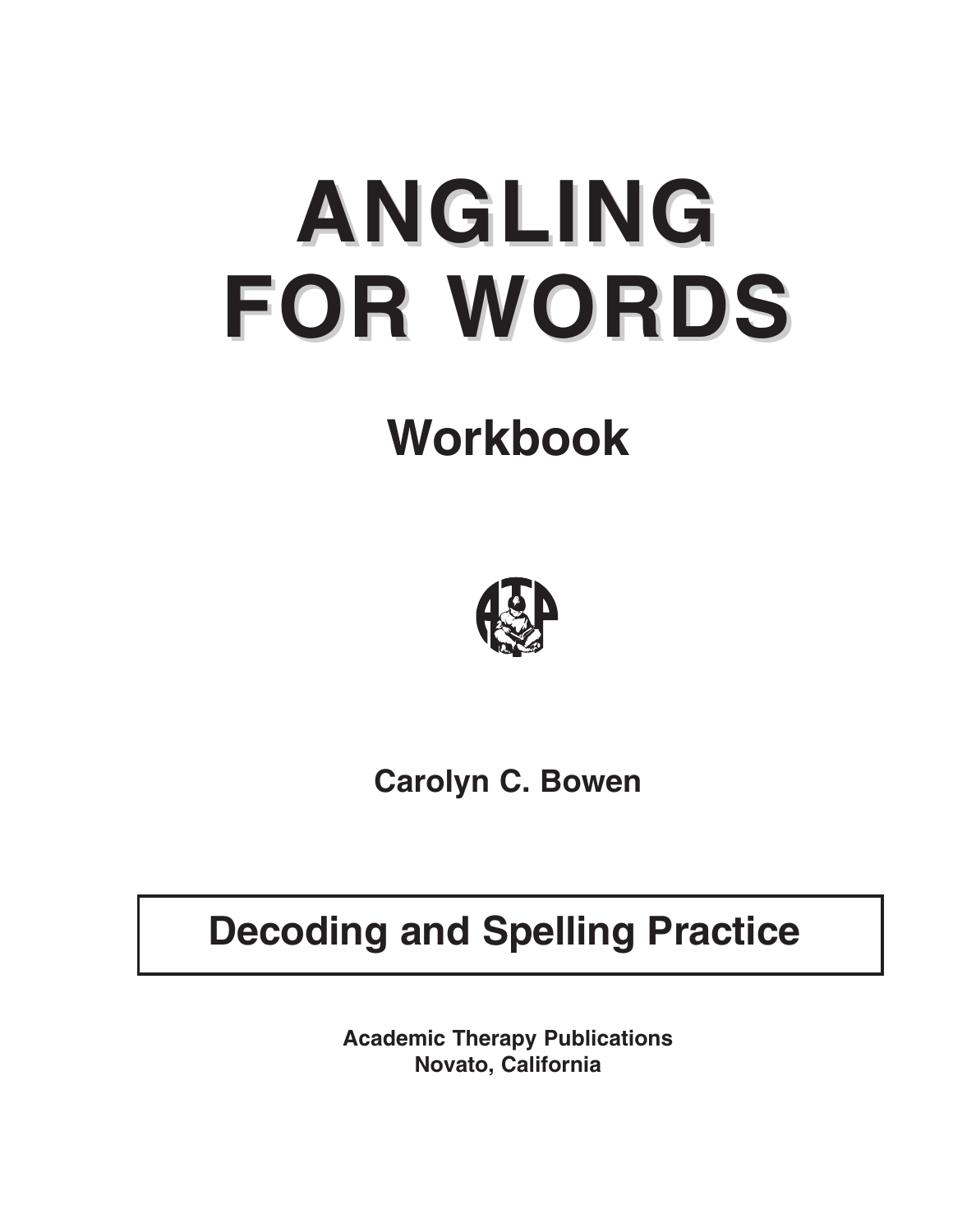#### **How To Use This Book**

#### **Follow the fish!**

- 1. The exercises in this book are not to be worked straight through (p. 5 126) but to be used in the sequence of its companion book, *Angling for Words Study Book.*
	- Ex. The first group of exercises pertain to the (f) (l) (s) rule (which is presented early in Level I); however, p. 7 should not be used until ph has been itroduced in Level III.
- 2. The fish  $\sum$  at the top of each page refers to the proper place of the exercise in the letter presentation order.
- 3. It is recommended that each student keep a loose-leaf notebook in which to organize his written work. See suggestions in *Angling for Words Study Book.*
- 4. All exercises pertaining to one concept should not be completed in one lesson. When a page involves many answers, it is beneficial to assign only one or two columns at a time, saving the others for the ever-continuing review.
- 5. Only a few exercises are included for prefixes and for each suffix, plural, ie - ei, and possessive rule. More practice must be afforded in dictations and in other workbooks. Exceptions to each rule must not be presented until the rule is thoroughly understood and automatic.

Copyright ©1972, 1999, Academic Therapy Publications, Inc. All rights reserved. Printed in the United States of America. No part of this publication may be reproduced, stored in a retrieval system, or transmitted, in any form or by any means, electronic, mechanical photocopying, recording, or otherwise, without the prior written permission of the publisher.



Academic Therapy Publications 20 Leveroni Court Novato, California 94949

International Standard Book Number: 0-87879-048-9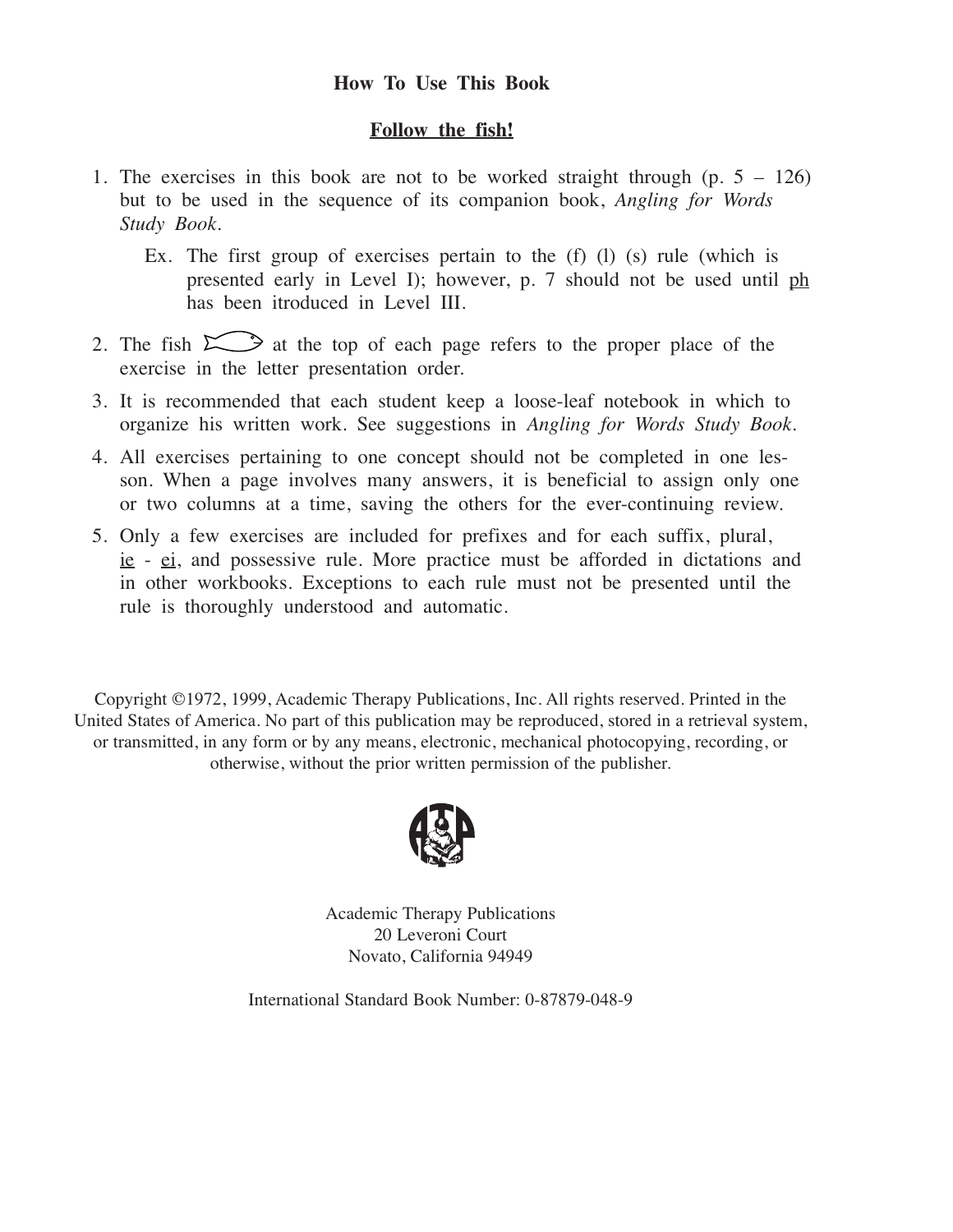

|                         | Reading cards (regular reading responses) $\dots \dots \dots \dots \dots \dots \dots \dots \dots \dots \dots \dots \dots \dots$ |  |
|-------------------------|---------------------------------------------------------------------------------------------------------------------------------|--|
|                         | ANGLING FOR BASE WORDS                                                                                                          |  |
|                         | $(f)$ $(l)$ $(s)$ Rule                                                                                                          |  |
|                         | $\underline{c}$ , $\underline{k}$ , $\underline{ck}$<br>Spelling initial and medial $(k)$ – Situation Summary 11                |  |
|                         | Spelling sound pictures of words containing Level I concepts 24                                                                 |  |
|                         | V-e Vowel-Consonant-e<br>r-controlled Vowels                                                                                    |  |
| g(j)                    |                                                                                                                                 |  |
| $\underline{\text{ch}}$ |                                                                                                                                 |  |
|                         | Vowel Digraphs<br>Spelling long vowel sounds - Situation Summaries 47                                                           |  |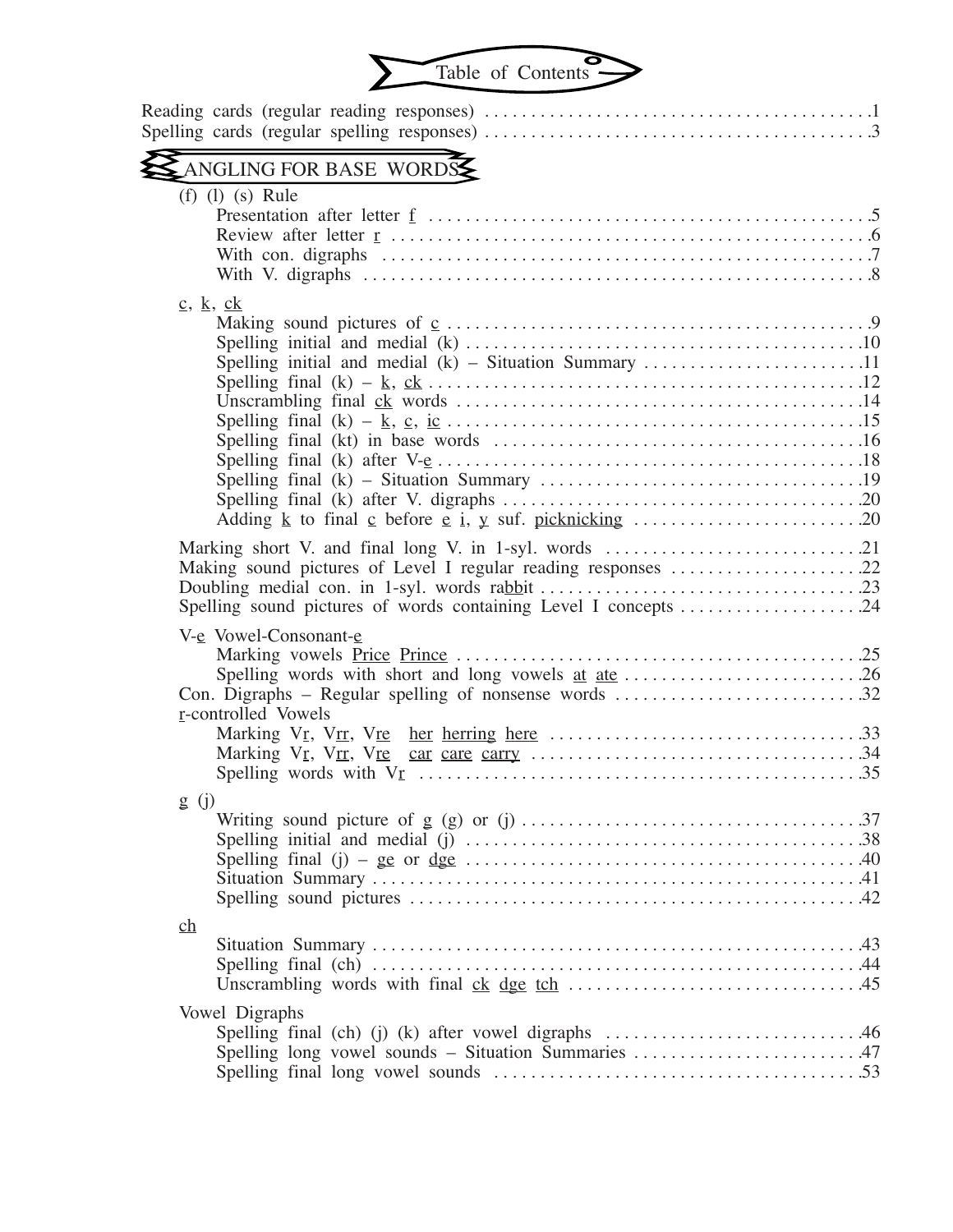| Vowel Digraphs (cont'd.) |  |
|--------------------------|--|
|                          |  |
|                          |  |
|                          |  |
|                          |  |
|                          |  |

## ANGLING FOR SYLLABLE DIVISION

| V/V Dividing between 2 V. which do not form digraphs 77                                                                                                                                                                       |  |
|-------------------------------------------------------------------------------------------------------------------------------------------------------------------------------------------------------------------------------|--|
|                                                                                                                                                                                                                               |  |
|                                                                                                                                                                                                                               |  |
| ANGLING FOR AFFIXES $\leq$                                                                                                                                                                                                    |  |
|                                                                                                                                                                                                                               |  |
| <b>Suffixes</b>                                                                                                                                                                                                               |  |
|                                                                                                                                                                                                                               |  |
|                                                                                                                                                                                                                               |  |
|                                                                                                                                                                                                                               |  |
|                                                                                                                                                                                                                               |  |
|                                                                                                                                                                                                                               |  |
|                                                                                                                                                                                                                               |  |
|                                                                                                                                                                                                                               |  |
|                                                                                                                                                                                                                               |  |
|                                                                                                                                                                                                                               |  |
|                                                                                                                                                                                                                               |  |
| Suffix Rules                                                                                                                                                                                                                  |  |
|                                                                                                                                                                                                                               |  |
|                                                                                                                                                                                                                               |  |
|                                                                                                                                                                                                                               |  |
|                                                                                                                                                                                                                               |  |
|                                                                                                                                                                                                                               |  |
| Plural Rules and the contract of the contract of the contract of the contract of the contract of the contract of the contract of the contract of the contract of the contract of the contract of the contract of the contract |  |
|                                                                                                                                                                                                                               |  |
|                                                                                                                                                                                                                               |  |
|                                                                                                                                                                                                                               |  |
|                                                                                                                                                                                                                               |  |
|                                                                                                                                                                                                                               |  |
|                                                                                                                                                                                                                               |  |
|                                                                                                                                                                                                                               |  |
|                                                                                                                                                                                                                               |  |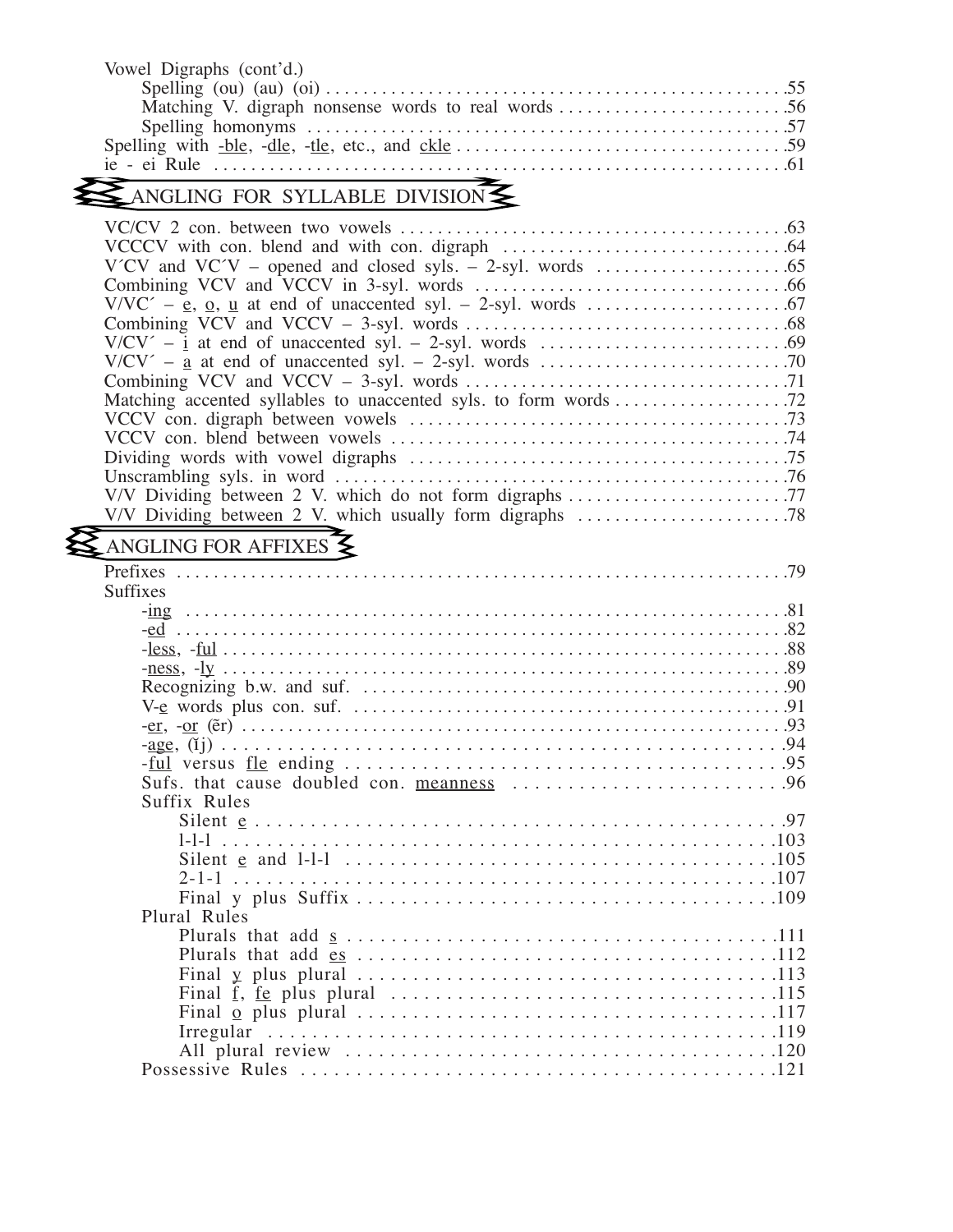#### **READING CARDS**

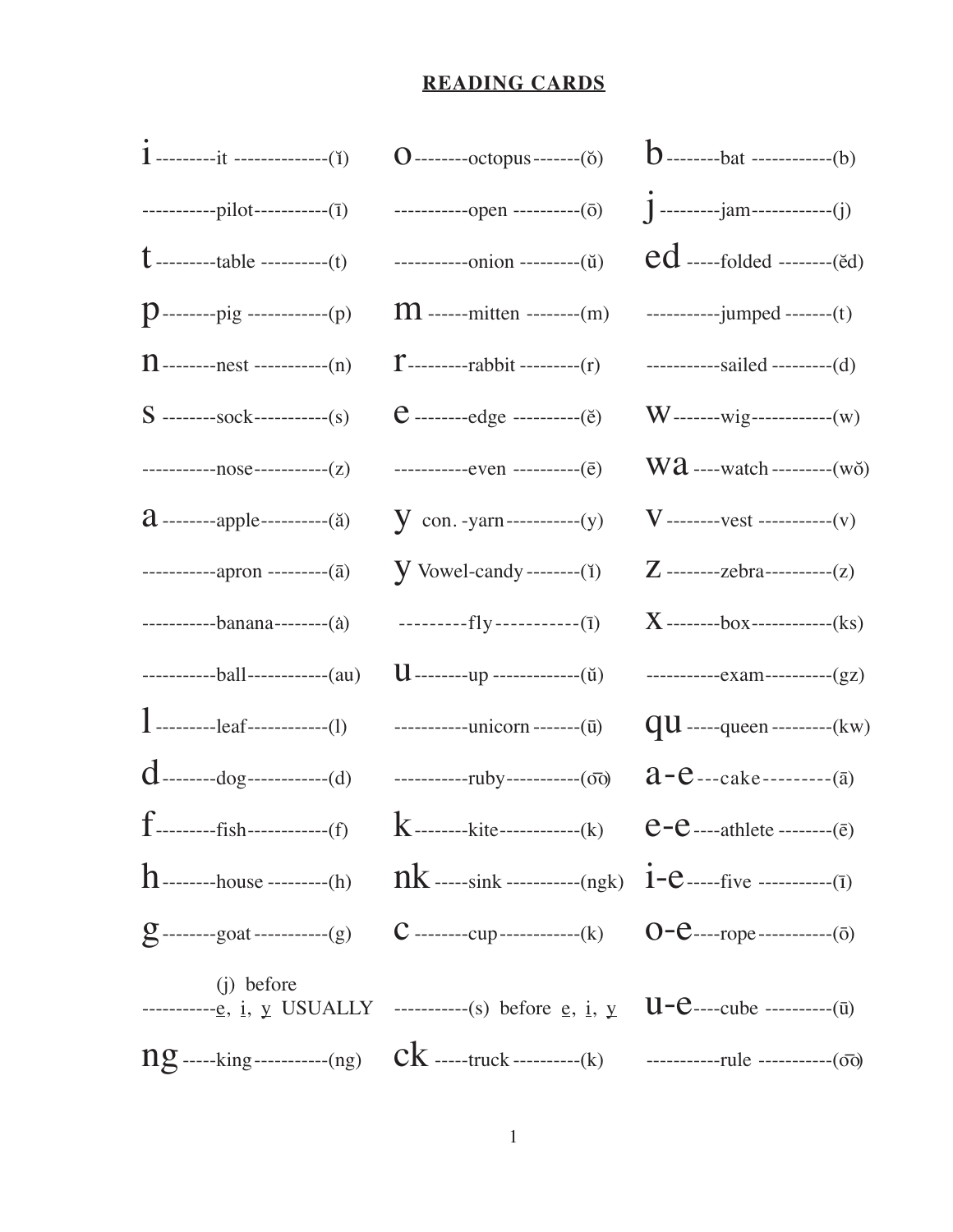#### **READING CARDS**

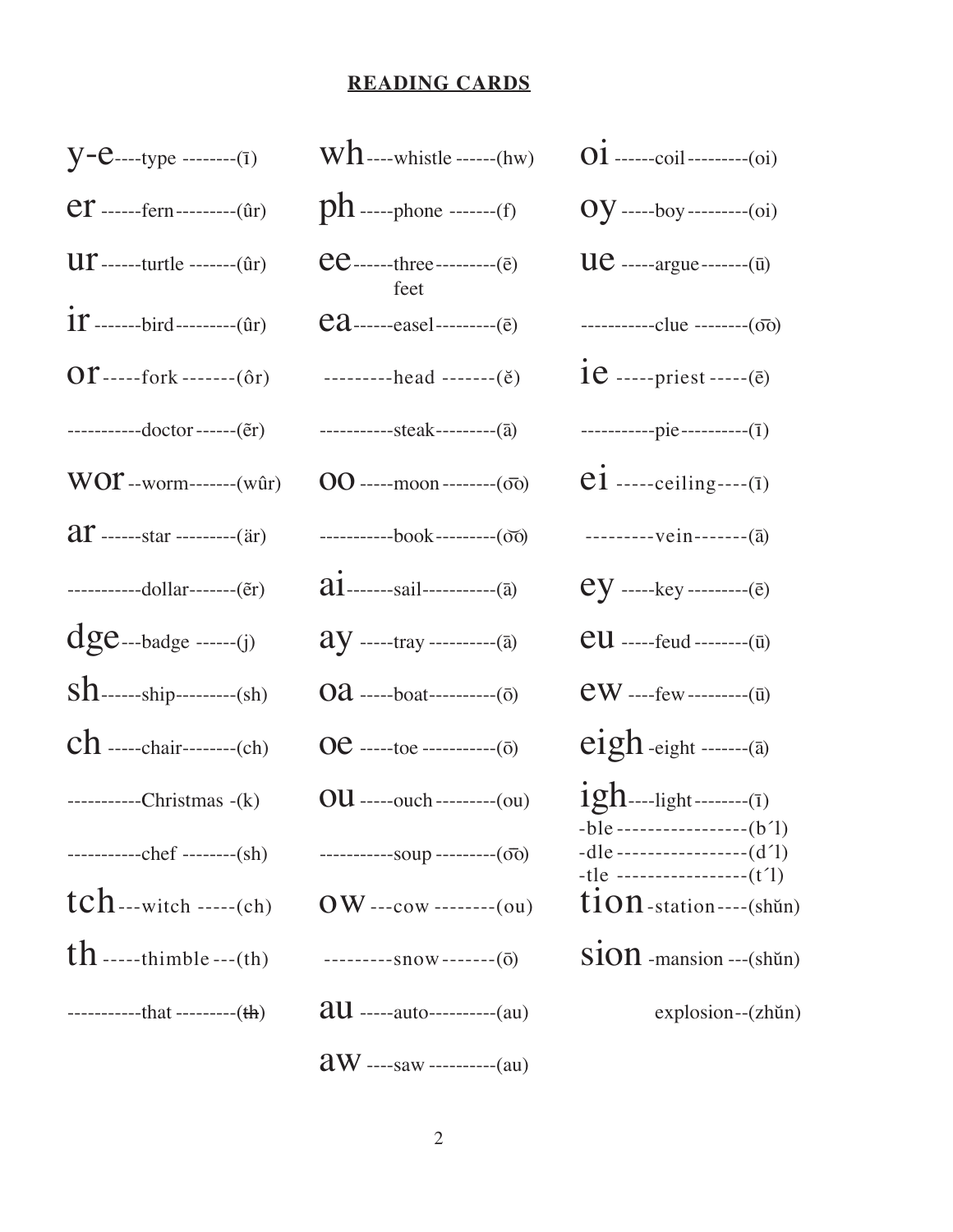#### **SPELLING CARDS**





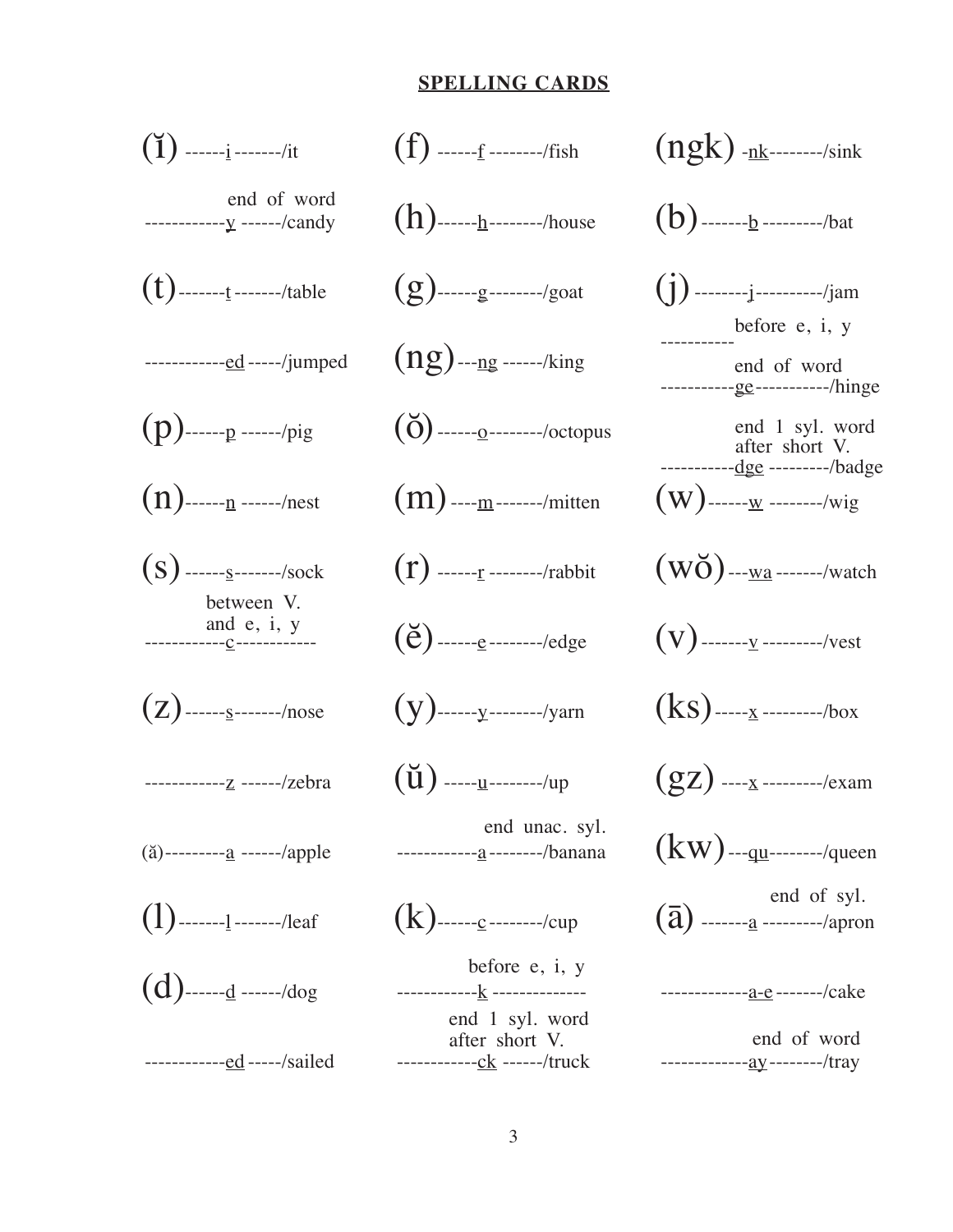### **SPELLING CARDS**

| $(\bar{e})$ end of syl.                                   | $(\hat{\mathfrak{u}}_{r})$ ---- <u>er</u> -------/fern | $(ou)$ ----- <u>ou</u> ------/ouch                                                                                                           |
|-----------------------------------------------------------|--------------------------------------------------------|----------------------------------------------------------------------------------------------------------------------------------------------|
| $------e-e---/athlete$                                    | ------------- <u>or</u> -------/worm                   | ----------------- <u>0w</u> ------/cow                                                                                                       |
| in 1-syl. word<br>------------ <u>ee</u> -----/feet       | $(ôr)$ ---- <u>or</u> -------/fork                     | $(au)$ ------ <u>au</u> ------/auto                                                                                                          |
| end of word<br>------------ <u>ee</u> -----/three         | $({\rm 3r})$ ---- <u>ar</u> -------star                | ----------------- <u>aw</u> ------/saw                                                                                                       |
| $(1)$ $\frac{\text{end of syl.}}{\text{1)}\dots\text{1}}$ | $(\sh)$ ---sh-------/ship                              | before $1$ in<br>1-syl. word<br>----------------- <u>a</u> --------/ball                                                                     |
| $------i-e---/five$                                       | $(ch)$ ---ch ------/chair<br>end 1-syl. word           | $(oi)$ ------- <u>oi</u> -------/coil                                                                                                        |
| end of word<br>------------y ------/fly                   | after short V.<br>-------------tch------/witch         | ---------------- <u>oy</u> ------/boy                                                                                                        |
| $\left(\overline{O}\right)$ and of syl.                   | $(th)$ ----th -------/thimble                          | $(b')$ ----- <u>ble</u> ---------------<br>$(d')$ ----- <u>dle</u> ---------------                                                           |
| ------------- <u>0-e</u> ----/rope                        | $(\text{th})$ ---- <u>th</u> -------/that              |                                                                                                                                              |
| end of word                                               |                                                        |                                                                                                                                              |
|                                                           |                                                        | end of syl.<br>$(\overline{u})$ ------ <u>u</u> ------/unicorn $(\overline{oo})$ -- <u>oo</u> -----/moon $(zh\breve{u}n)$ sion ----explosion |
| $------u-e---/cube$                                       | $(00)$ --00 -----/book                                 |                                                                                                                                              |

 $end$  of word<br>---------<u>ue</u> ----/argue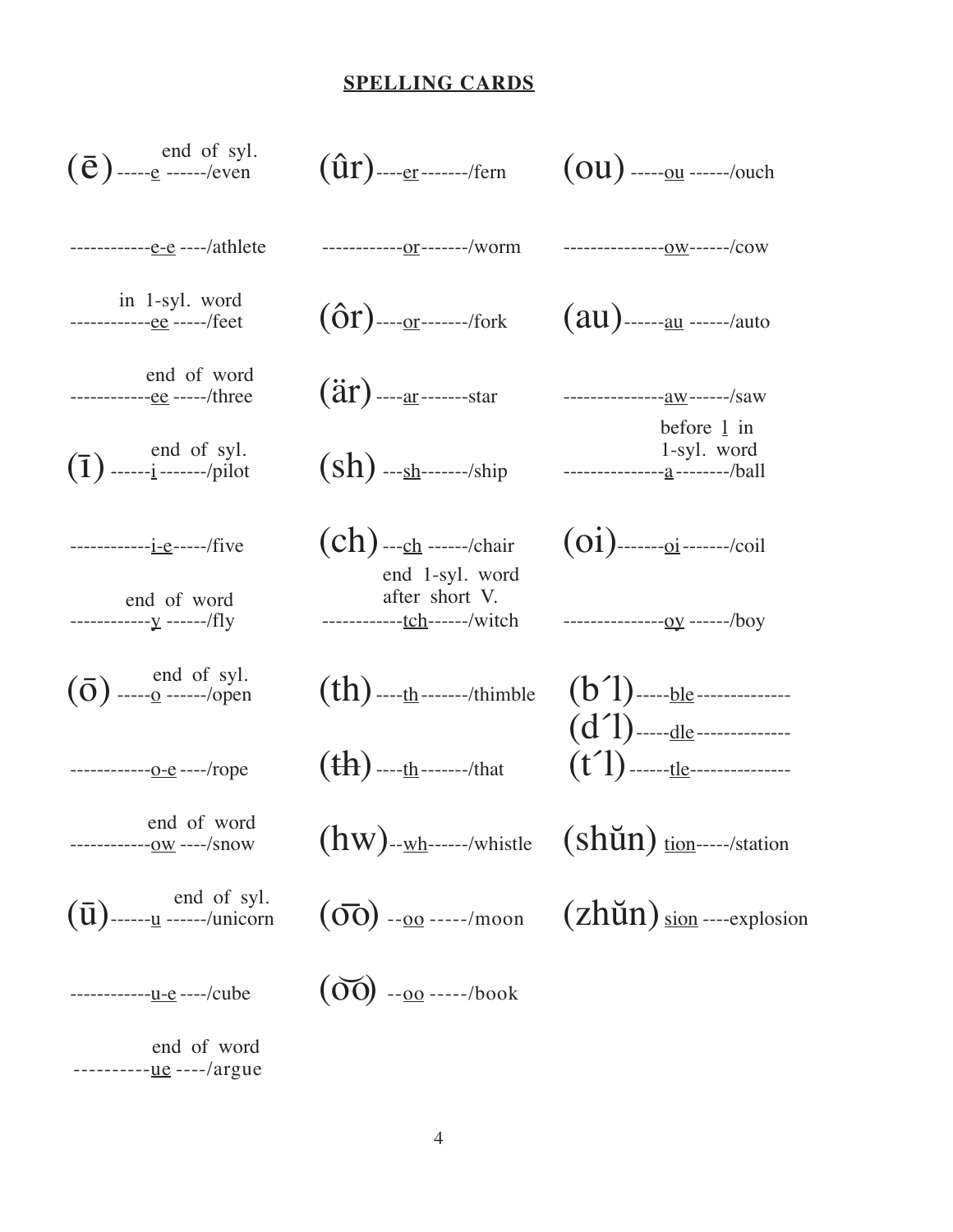|                                                                                                           | $\underline{f}$ $\underline{1}$ $\underline{s}$ $\underline{Rule}$ - 1-syl. words ending in (f) (l) (s) after a short<br>vowel sound, usually end <u>ff</u> , <u>ll</u> , ss. |
|-----------------------------------------------------------------------------------------------------------|-------------------------------------------------------------------------------------------------------------------------------------------------------------------------------|
| Unscramble words that end in $\underline{ff}$ , $\underline{ll}$ , or $\underline{ss}$ , after one vowel. |                                                                                                                                                                               |
| $\boxed{11}$                                                                                              |                                                                                                                                                                               |
| $\underline{\text{sa}}$                                                                                   |                                                                                                                                                                               |
| fift                                                                                                      |                                                                                                                                                                               |
| $i$ lsl $\overline{\phantom{a}}$                                                                          | slas                                                                                                                                                                          |
| $1 \text{psi}$                                                                                            |                                                                                                                                                                               |
| sltil _______________                                                                                     | <u>ltil</u>                                                                                                                                                                   |
| $\lim$                                                                                                    |                                                                                                                                                                               |

Spell nonsense words the regular way.

| (111)                             |        |
|-----------------------------------|--------|
| $(s$ if) $\overline{\phantom{a}}$ | (pilf) |
| (tilf)                            |        |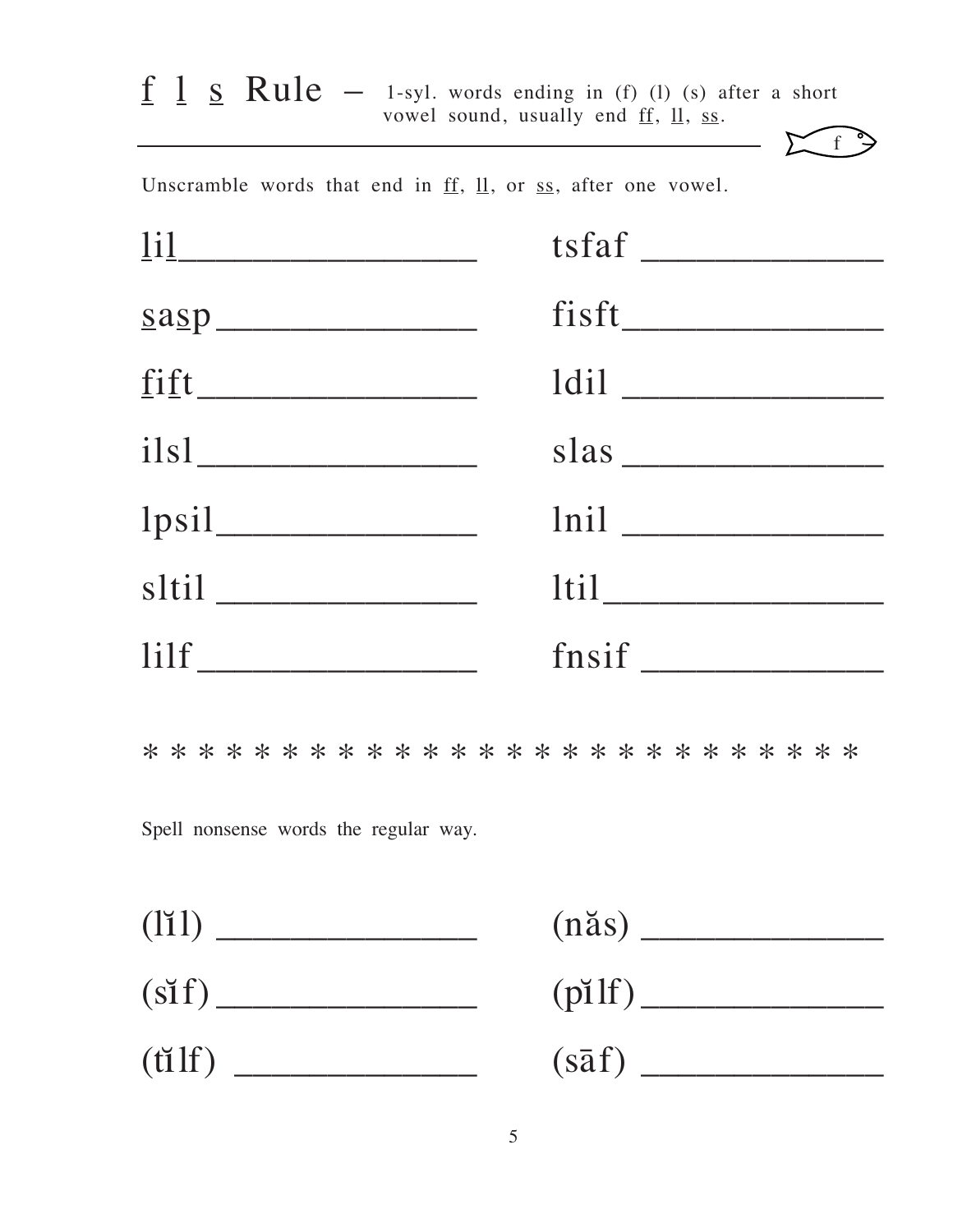## $\underline{f}$   $\underline{1}$   $\underline{s}$  Rule



Unscramble: Words which end in  $\underline{ff}$ ,  $\underline{ll}$ , or  $\underline{ss}$  after one vowel.

|                             | srags                     |
|-----------------------------|---------------------------|
|                             |                           |
| $\frac{1}{\text{30}}$       |                           |
|                             | $g$ lirl $\_\_$           |
|                             | $Spell$ $\longrightarrow$ |
| (fri1)                      |                           |
|                             |                           |
|                             |                           |
|                             |                           |
| $\left( \text{ölf} \right)$ | $(\text{älf})$            |
|                             |                           |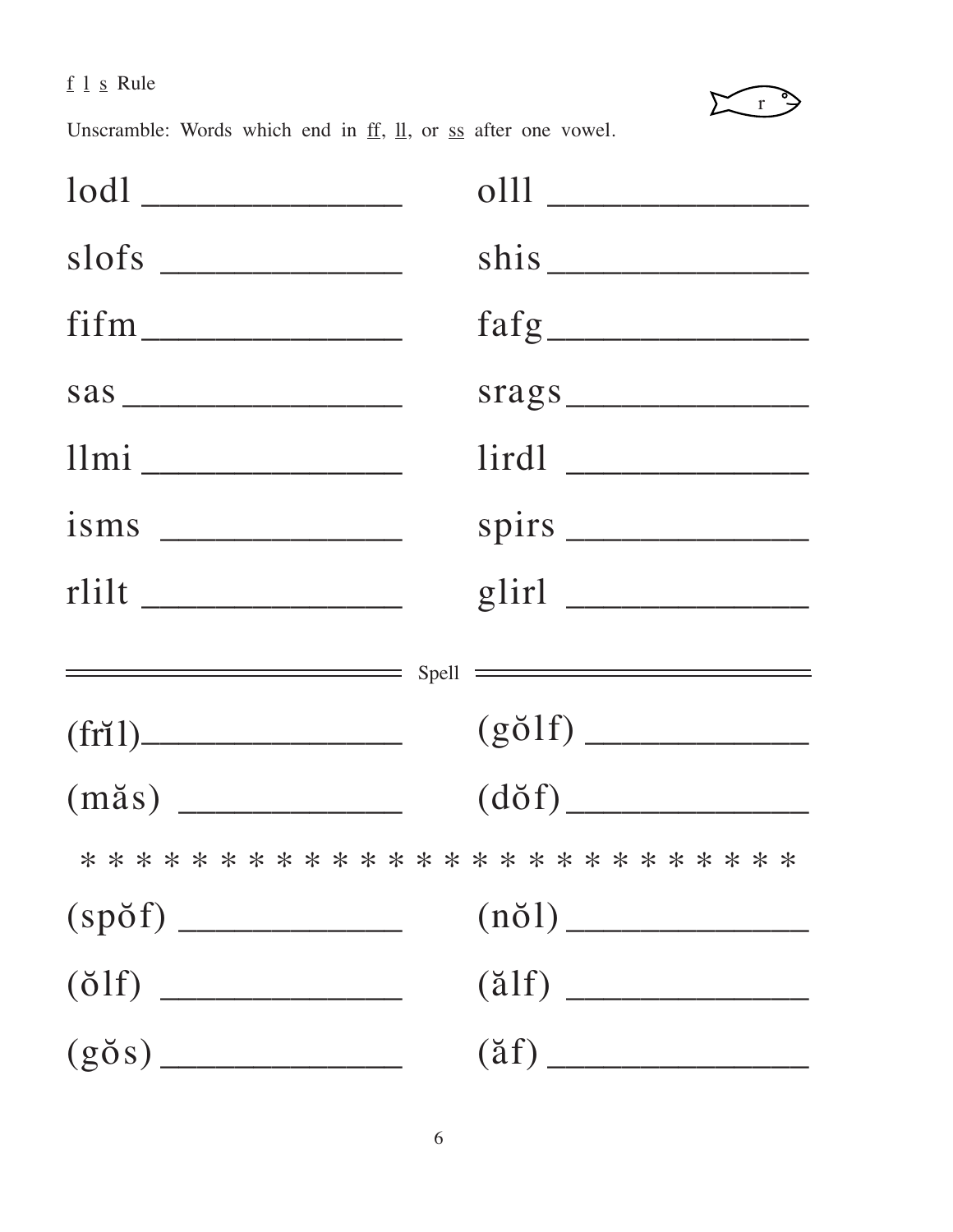Final  $\underline{ff}$ ,  $\underline{ll}$ ,  $\underline{ss}$ 



Unscramble.

| clul          |                               |
|---------------|-------------------------------|
|               |                               |
| $f with \_\_$ |                               |
|               |                               |
|               |                               |
|               |                               |
|               | $\text{iffsk}$                |
| lems          | $\limsup$ $\frac{1}{\limsup}$ |
|               |                               |
|               |                               |
|               |                               |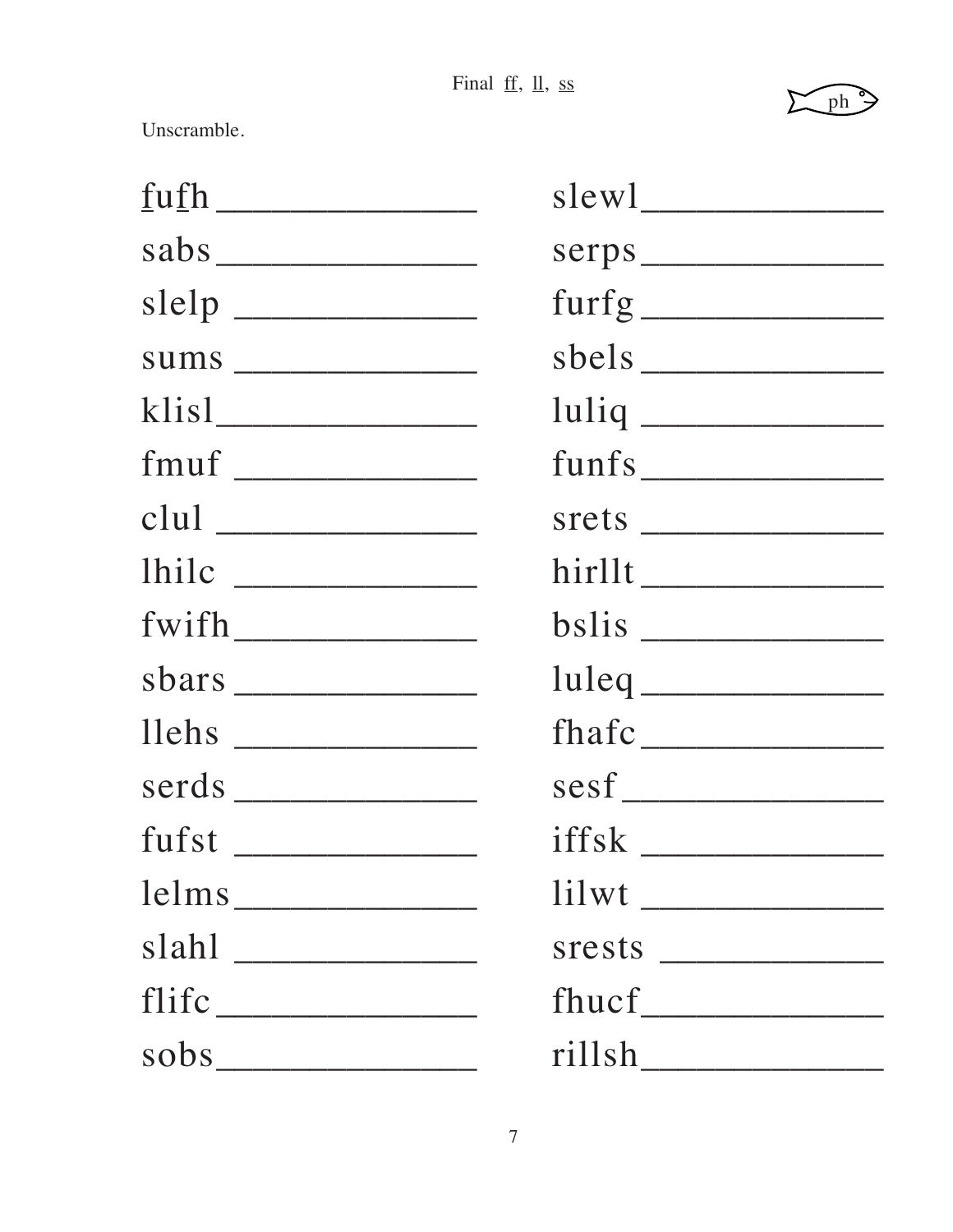| (f)                               | Spell the final sound.   |                              | ue                                              |
|-----------------------------------|--------------------------|------------------------------|-------------------------------------------------|
|                                   | $el$ <sub>_______</sub>  |                              |                                                 |
|                                   |                          | $\sin \frac{1}{\cos \theta}$ |                                                 |
| bee $\_\_$                        | $\text{proof}$           | scar ______                  |                                                 |
| cli                               | sur _______              |                              |                                                 |
|                                   | $\text{rec}\_\_\_\_\$    |                              | whar ____ grŭ _____                             |
|                                   |                          |                              | $\overline{\text{coi}}$                         |
| (1)                               |                          |                              |                                                 |
| $spoo$ <sub>___</sub>             |                          | $qui$ <sub>_______</sub>     |                                                 |
| $broi$ <sub>_____</sub>           | $fou$ <sub>_______</sub> | $100$ $\qquad$               | $\overline{\mathbf{r}}$ $\overline{\mathbf{r}}$ |
| $\text{rec}$ <sub>______</sub>    |                          |                              | $\overline{\text{coi}}$ <sub>_______</sub>      |
| droo                              | $\check{1}$              | fee                          |                                                 |
| $chi$ <sub>_____</sub>            |                          | $oi$ woo $\_\$ trai          |                                                 |
| $\frac{\cos \theta}{\cos \theta}$ |                          | sea thri _____               |                                                 |
|                                   |                          | pee ____ wai ___             |                                                 |
| $di$ <sub>_______</sub>           |                          | $100$ $\frac{ }{ }$          | quai ____                                       |
| cur cree                          |                          |                              | $\frac{\text{toi}}{\text{toi}}$                 |
| $tea$ <sub>_____</sub>            |                          | $spoi$ <sub>____</sub>       |                                                 |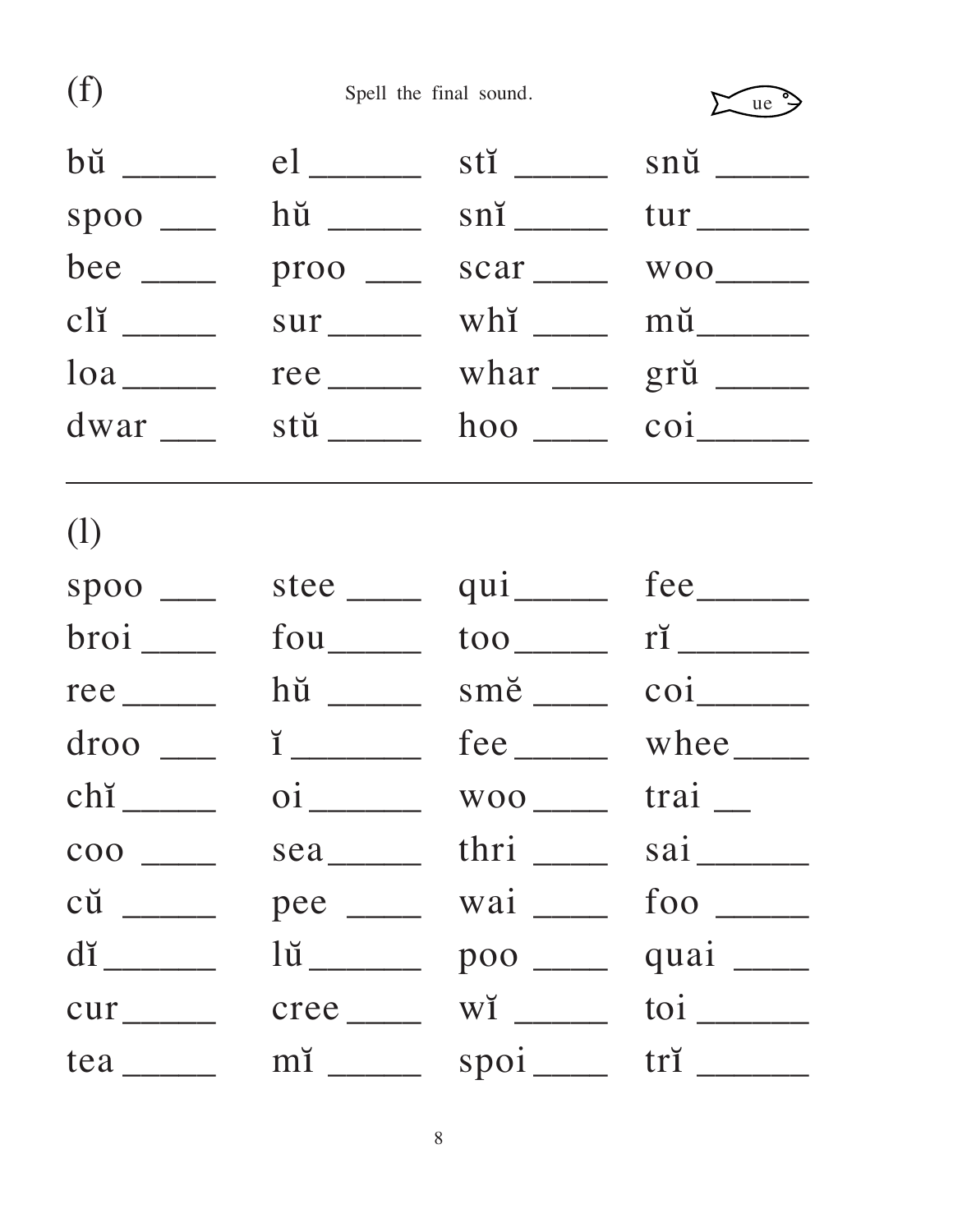$c (k)$  (s)



| $\epsilon$ has no sound of its own.<br>$\underline{c}$ = (k) EXCEPT before <u>e</u> , <u>i</u> , or y<br>$\underline{c}$ = (s) before <u>e</u> , <u>i</u> , or y<br>1. Underline the letter which follows $\mathbf{c}$ .<br>2. Write the sound picture of $\mathbf{c}$ . | EXAMPLE:<br>scent<br>$c$ <u>uff</u> |  |
|--------------------------------------------------------------------------------------------------------------------------------------------------------------------------------------------------------------------------------------------------------------------------|-------------------------------------|--|
| cot                                                                                                                                                                                                                                                                      | cup                                 |  |
| cell                                                                                                                                                                                                                                                                     | cent                                |  |



\* \* \* \* \* \* \* \* \* \* \* \* \* \* \* \* \* \* \* \* \* \* \* \* \* \*

| cid  | $\left(\_\_\right)$                                                                                               | scem $(\_)$                                                                                                                                                                                                                                                                                                                                     | $cyd$ (__)                          |  |
|------|-------------------------------------------------------------------------------------------------------------------|-------------------------------------------------------------------------------------------------------------------------------------------------------------------------------------------------------------------------------------------------------------------------------------------------------------------------------------------------|-------------------------------------|--|
| clid | $\begin{pmatrix} \frac{1}{2} \\ \frac{1}{2} \end{pmatrix}$                                                        | $scusp$ $(\underline{\hspace{1cm}})$                                                                                                                                                                                                                                                                                                            | $scon$ $(\underline{\hspace{1cm}})$ |  |
|      | $cep \quad (\underline{\qquad})$                                                                                  | $sciff$ (_) $ciff$ (_)                                                                                                                                                                                                                                                                                                                          |                                     |  |
|      | crep $(\underline{\hspace{1cm}})$                                                                                 | $scisp$ ( $\qquad$ ) $\qquad$ $\qquad$ $\qquad$ $\qquad$ $\qquad$ $\qquad$ $\qquad$ $\qquad$ $\qquad$ $\qquad$ $\qquad$ $\qquad$ $\qquad$ $\qquad$ $\qquad$ $\qquad$ $\qquad$ $\qquad$ $\qquad$ $\qquad$ $\qquad$ $\qquad$ $\qquad$ $\qquad$ $\qquad$ $\qquad$ $\qquad$ $\qquad$ $\qquad$ $\qquad$ $\qquad$ $\qquad$ $\qquad$ $\qquad$ $\qquad$ |                                     |  |
|      | $cyg$ (__) cren (__) scym (__)                                                                                    |                                                                                                                                                                                                                                                                                                                                                 |                                     |  |
|      | clyg $(\_)$ cont $(\_)$                                                                                           |                                                                                                                                                                                                                                                                                                                                                 | casp $(\_)$                         |  |
|      | $\text{scal} \quad (\underline{\hspace{1cm}})$ cen $(\underline{\hspace{1cm}})$ cest $(\underline{\hspace{1cm}})$ |                                                                                                                                                                                                                                                                                                                                                 |                                     |  |